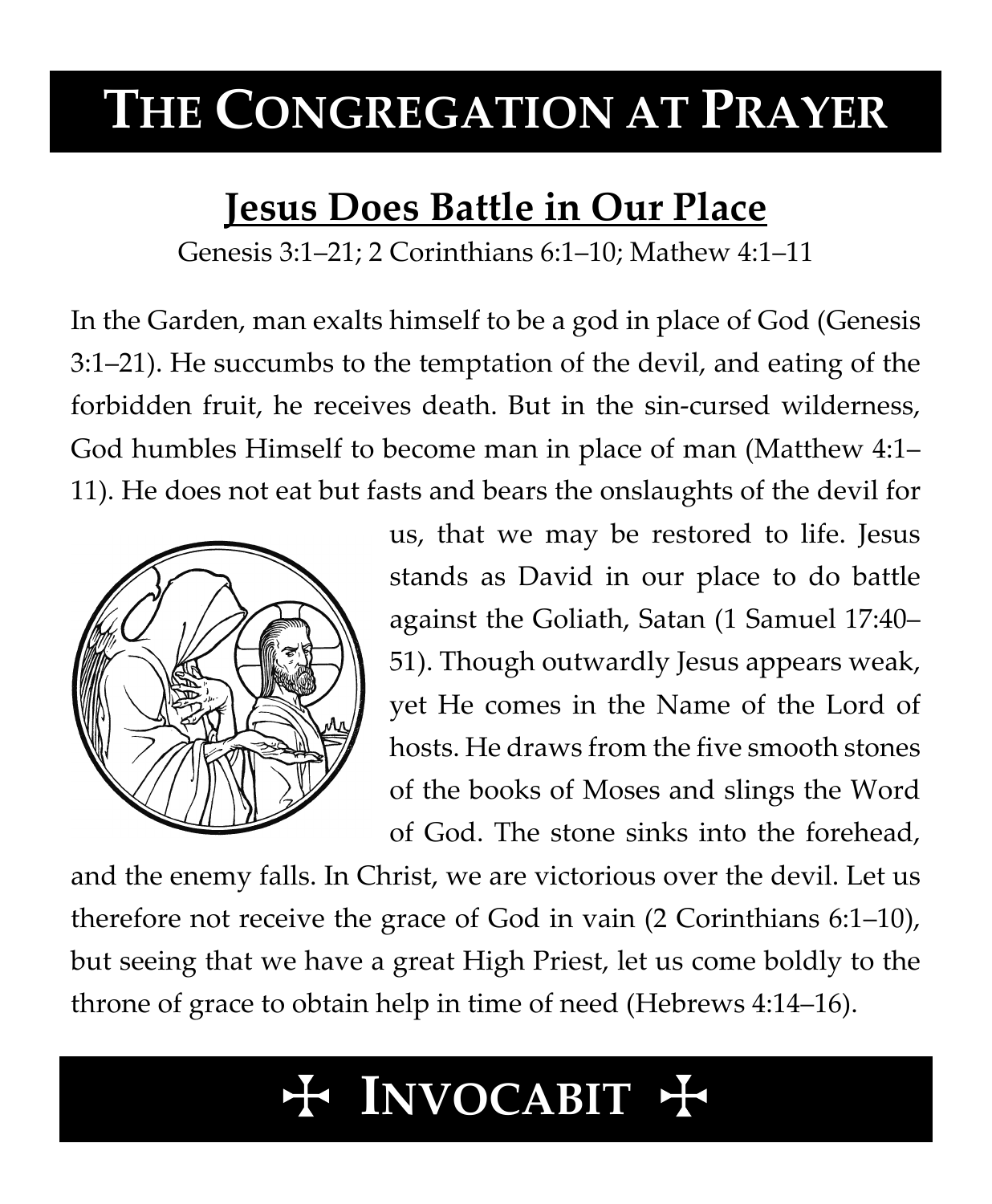#### **INVOCATION** (*make the sign of the holy cross and say*)

In the Name of the Father and of the  $\pm$  Son and of the Holy Spirit.

### **THE APOSTLES CREED**

I believe in God the Father Almighty, Maker of Heaven and earth. And in Jesus Christ, His only Son, our Lord, who was conceived by the Holy Spirit, born of the Virgin Mary, suffered under Pontius Pilate, was crucified, died, and was buried. He descended into hell. The third day He rose again from the dead. He ascended into Heaven and is seated at the right hand of God the Father Almighty. From thence He will come to judge the living and the dead. I believe in the Holy Spirit, the Holy Christian Church, the communion of saints, the forgiveness of sins, the resurrection of the body, and the  $\pm$  life everlasting.

**PSALMODY** *(sing or read out loud each day)*

Psalm 118

## **LEARN BY HEART LUTHER'S SMALL CATECHISM**: The Creed

*The Second Article—Redemption*

**. . . and in Jesus Christ, His only Son, our Lord, who was conceived by the Holy Spirit, born of the Virgin Mary, suffered under Pontius Pilate, was crucified, died and was buried. He descended into hell. The third day He rose again from the dead. He ascended into Heaven and sits at the right hand of God, the Father Almighty. From thence He will come to judge the living and the dead.**

#### *What does this mean? (part 2)*

**. . . that I may be His own and live under Him in His kingdom and serve Him in everlasting righteousness, innocence, and blessedness, just as He is risen from the dead, lives and reigns to all eternity. This is most certainly true.**

| Sunday:    | Psalm 99  | Leviticus 5:14-6:7 | Isaiah 3-4       | 2 Corinthians 1:1-11     |
|------------|-----------|--------------------|------------------|--------------------------|
| Monday:    | Psalm 100 | Leviticus 6:8-7:38 | Isaiah 5         | 2 Corinthians 1:12-2:11  |
| Tuesday:   | Psalm 101 | Leviticus 8        | Isaiah 6         | 2 Corinthians 2:12-3:18  |
| Wednesday: | Psalm 102 | Leviticus 9        | Isaiah 7-8       | 2 Corinthians $4:1-5:10$ |
| Thursday:  | Psalm 103 | Leviticus 10       | Isaiah 9:1-7     | 2 Corinthians 5:11-6:10  |
| Friday:    | Psalm 104 | Leviticus 11       | Isaiah 9:8-10:34 | 2 Corinthians 6:11-7:16  |
| Saturday:  | Psalm 105 | Leviticus 12       | Isaiah 11-12     | 2 Corinthians 8-9        |

### **DAILY READINGS**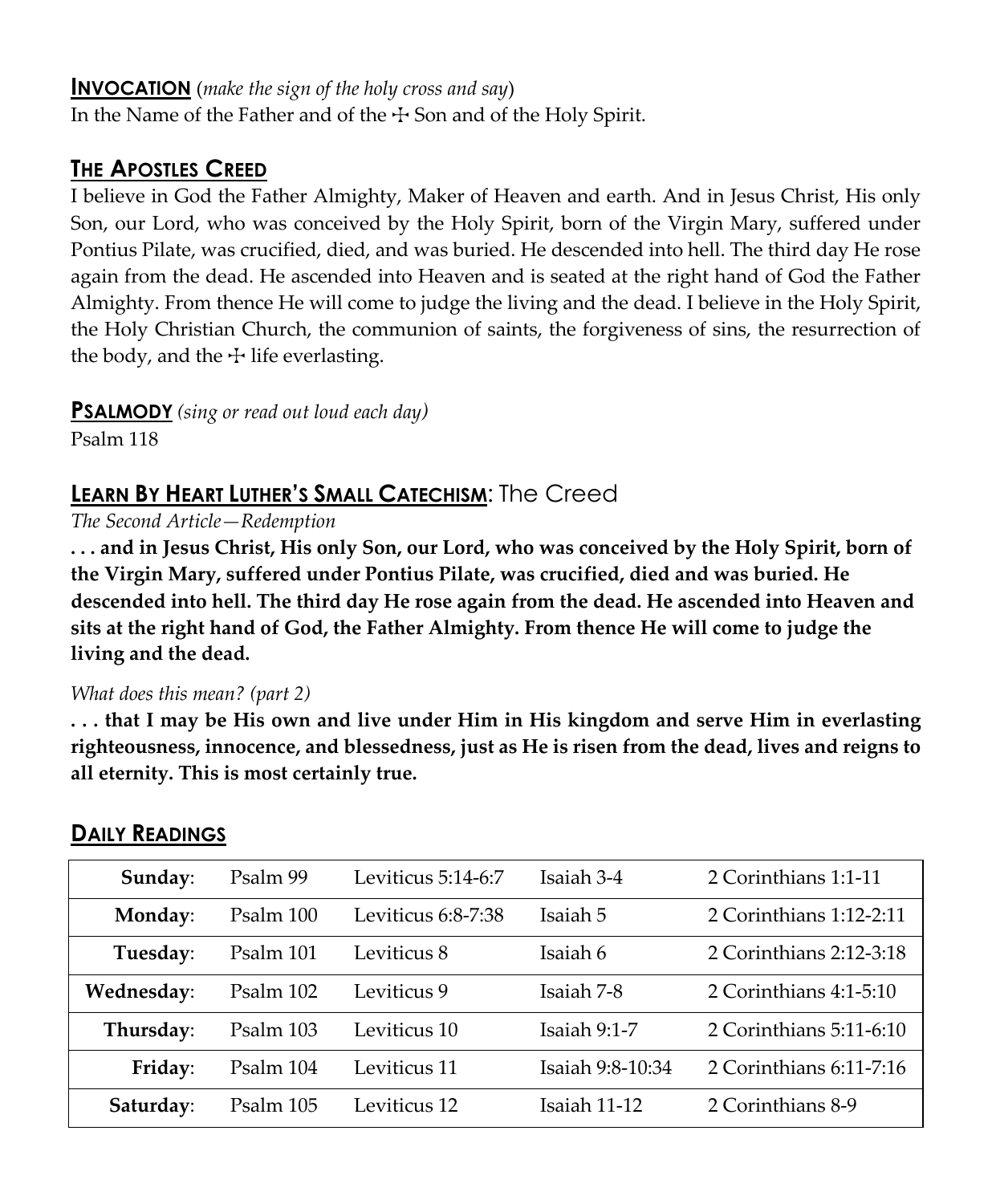#### **PRAYERS**

*The following suggestions are offered as an aid in developing the habit of praying for ourselves and others each week:*

**Sunday**: For the joy of the resurrection among us; for the fruit of faith nourished by Word and Sacrament.

**Monday**: For faith to live in the promise of Holy Baptism; for one's calling and daily work; for the unemployed; for the salvation and well-being of our neighbors; for schools, colleges, and seminaries; for good government and for peace.

**Tuesday**: For deliverance against temptation and evil; for the addicted and despairing, the tortured and oppressed; for those struggling with sin.

**Wednesday**: For marriage and family, that husbands and wives, parents and children live in ordered harmony according to God's Word; for parents who must raise children alone; for our communities and neighborhoods.

**Thursday**: For the Church and her pastors; for deacons, teachers, and other church workers; for missionaries and for all who serve the Church; for fruitful and salutary use of the blessed Sacrament of Christ's body and blood.

**Friday**: For faithful preaching of the holy cross of our Lord Jesus Christ; for the spread of His knowledge throughout the whole world; for the persecuted and oppressed; for the sick and dying.

**Saturday**: For faithfulness to the end; for the renewal of those who are withering in the faith or have fallen away; for receptive hearts and minds to God's Word on the Lord's Day; for pastors as they prepare to administer and for people as they prepare to receive Christ's holy gifts.

O Lord God, You led Your ancient people through the wilderness and brought them to the Promised Land. Guide the people of Your Church that following our Savior we may walk through the wilderness of this world toward the glory of the world to come; through Jesus Christ, Your Son, our Lord, who lives and reigns with You and the Holy Spirit, one God, now and forever.

O Lord, look down from Heaven. Behold, visit, and relieve Your servants who stand in need of our prayers: **[insert the names of family members, friends, church members, government officials, those in need, etc.]** Look upon them with the eyes of Your mercy. Grant them comfort and sure confidence in You. Defend them from all danger, and keep them in perpetual peace and safety, through Jesus Christ, our Lord.